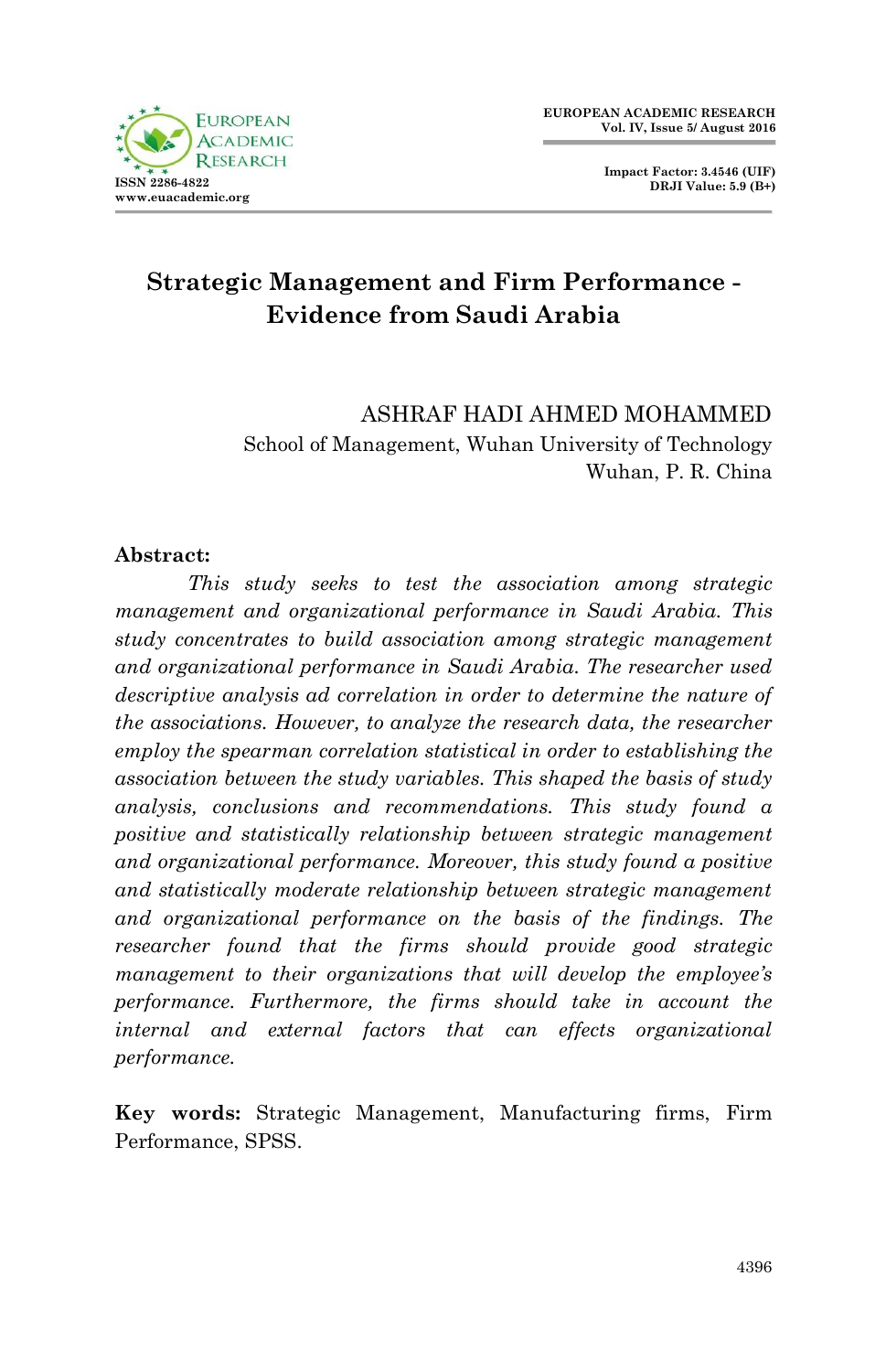### **1. INTRODUCTION**

Previously organizational development and management strategy was interested with providing assistance to the firms which faced bankruptcy in order to manage new ideas to survive. However, the strategic management concept developed with time especially with financial collapses and change in internal and external environment. Moreover, the researchers on the strategic management concentrate on determining the features of strategies which support the firms to attain their goals and get the competitive advantage. Some researchers found that increase in the firm profitability don't come from the adopting of strategic management. Furthermore, the management researches recently found a positive relationship between strategic management system and profitability. Empirical studies provide a strong evidence that most of firms which use plan are more profitable form firm's don't use. Moreover, the firms which own good strategic planning systems match the management theory were show better financial performance in the long-run. Even today, literature found the strategic management supported from management and corporate performance hypothesis. However, the increase of the SMEs financial performance measured by profit before tax. return in working capital, earning per share, net asset, and different profit ratios increase the importance of apply the strategic management in the firms (Akingbade, 2007).

This study investigate how the applying of the strategic management help the firms to creates plans used to improve and develop the firm's performance (Ilesanmi, 2011). Because of long period of dispute, the control systems had collapse. however, the actual management is try to do the best in order to rebuild the internal control systems, consequently the private firms don't make studies and there is an improvement in strategic management firms due to obligation to the control systems. (Farah, 2012) argue that there is need more effort to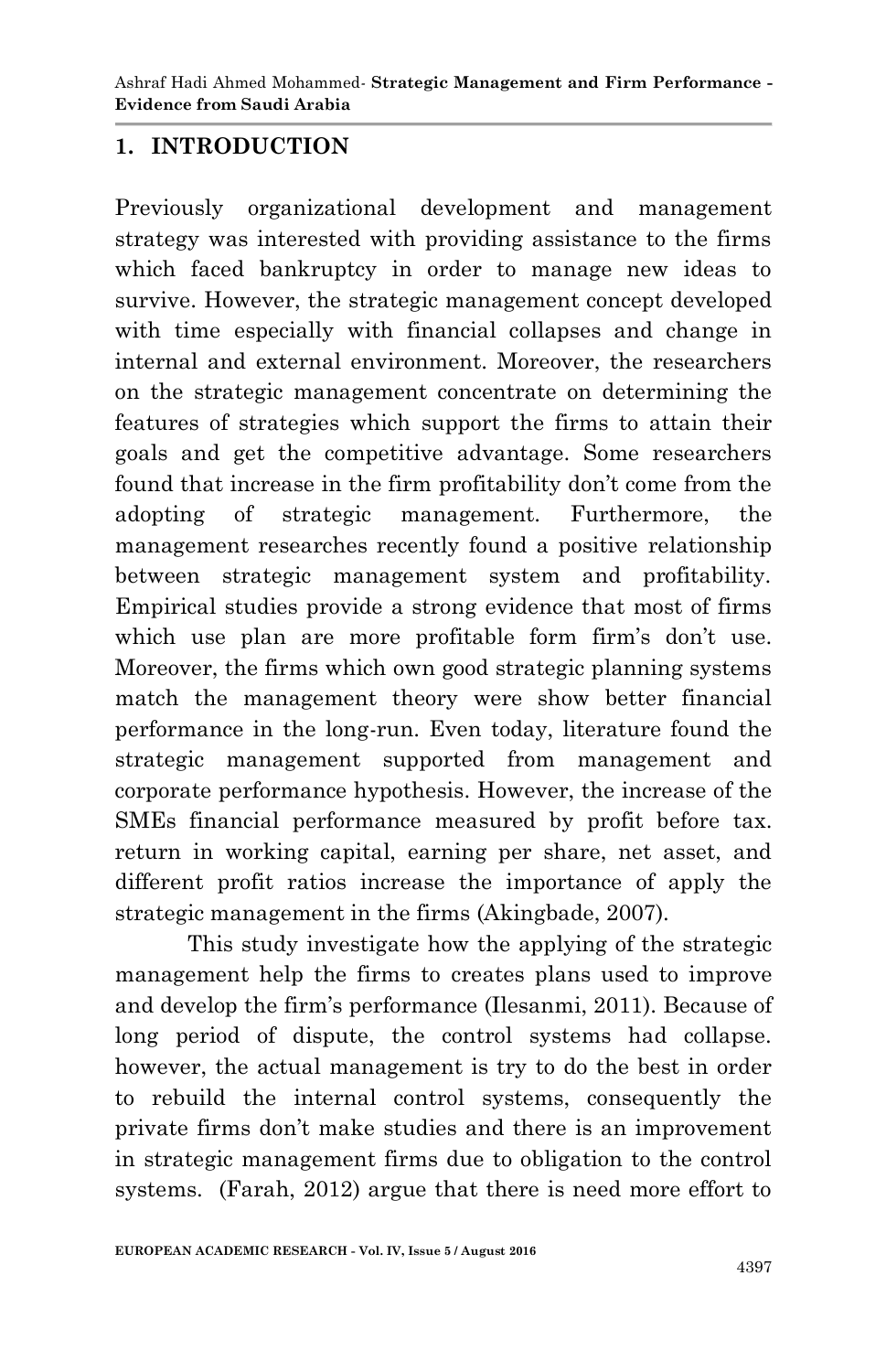support the internal control systems. Hence, this study comes to test the effect of strategic management on organizational performance in Saudi Arabia firms.

David, (2005) identified the Strategic management as a process and method to determining the firms goals, improving the pans and policies to attain these goals, and allocate the firms resources in order to implement the plans and policies. Moreover, (Griffin, 2006) identified the Organizational performance as the firm's ability to earn and employ its resourced to attain its purposes. Recently, the strategic management and the firm performance research has been concentrates deeply on economic environment which characterized by: globalization phenomena, customer demand , investor demand, product market competition, performance improvement and reducing cost, innovation products, improving quality , productivity and speed to market. Strategic management assume as continues process aims to controls and evaluates the firms works, evaluate the current and competitors and impose objectives and strategies to meet the firm competitors, evaluate all the firm strategy; annually, semiannual, quarterly or monthly to decide the current strategy work well or need for adjustment to meet the current situation, new competitors, new technology, new social environment, economic environment, financial environment or political environment in order to attain a competitive advantage situation and support the firm performance compared with their competitors are the essential goals that firms seeks to achieve(Raduan, 2009). This study aimed to:

- 1. Investigate the effect of strategic management on organizational performance in Saudi Arabia industrial firms.
- 2. Detect the association among strategic management and organizational performance in Saudi Arabia industrial firms.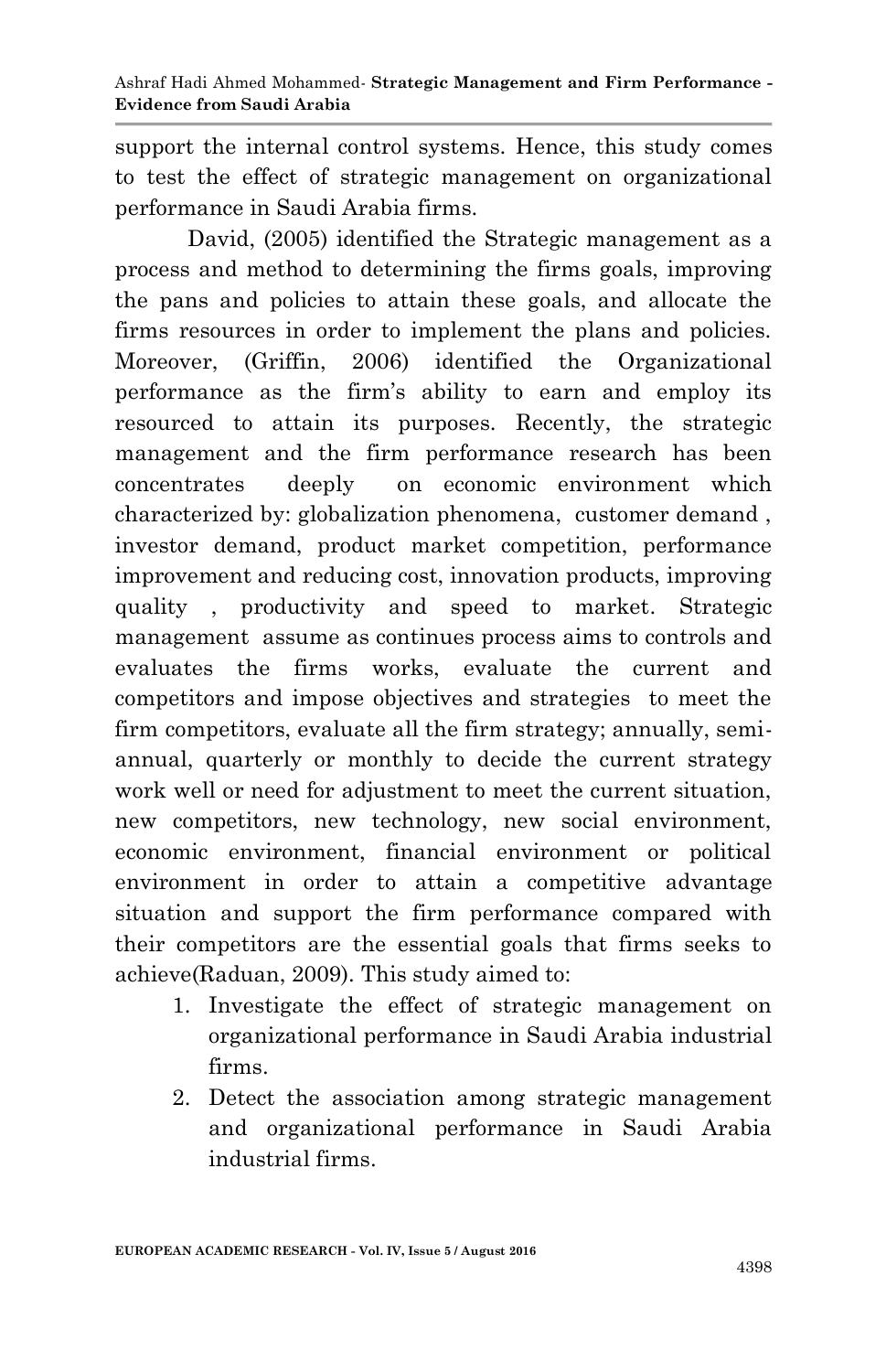Ashraf Hadi Ahmed Mohammed*-* **Strategic Management and Firm Performance - Evidence from Saudi Arabia**

#### **2. LITERATURE REVIEW AND THEORETICAL FRAMEWORK**

Strategic management consider as the process and method of determining the firms aims, improving policies and developing plans in order to attain its goals, allocate its resources and applying the plans and policies (David, 2005). Strategic management assume as process to test the internal environments, external environments, drafting the firms goals, apply and monitor the management t decisions which concentrate on attain the firms goals in the current and future environments (Adeleke, 2008). (Adeleke, 2008) investigates the association among the strategic management and organizational performance in SMEs industrial firms, he test the strategic management which adopted by SMEs firms, and test the effect of different managerial variables on the extent to which the strategic management are adopted which specified the association among level of competition and adoption of strategic management and test the effect of managerial variables on the firms performance.

Firms performance is define as the firm's ability to earn and use its scarce resources to attain its goals (Griffin, 2006). The culture has deep effect on the firm's performance, the firms which have recognized and understand its significant fully granted value to their employees and reward for knowledge participation and generating an environment which is useful for effective knowledge. Management systems are responsible for analytical valuation variables in applying of knowledge management systems to effective.

Classical theory is founded and developed by Chandler, 1962, Sloan, 1963 and Ansoff, 1965 Oyedijo, 2004. This theory depend on the rational planning to attain profit maximization. The classical theory in strategy includes three characteristics: firstly, existence of rational analysis. Secondly, separation of strategy concept from strategy execution. Finally, commitment to profit maximization. Classical theory in strategy depends on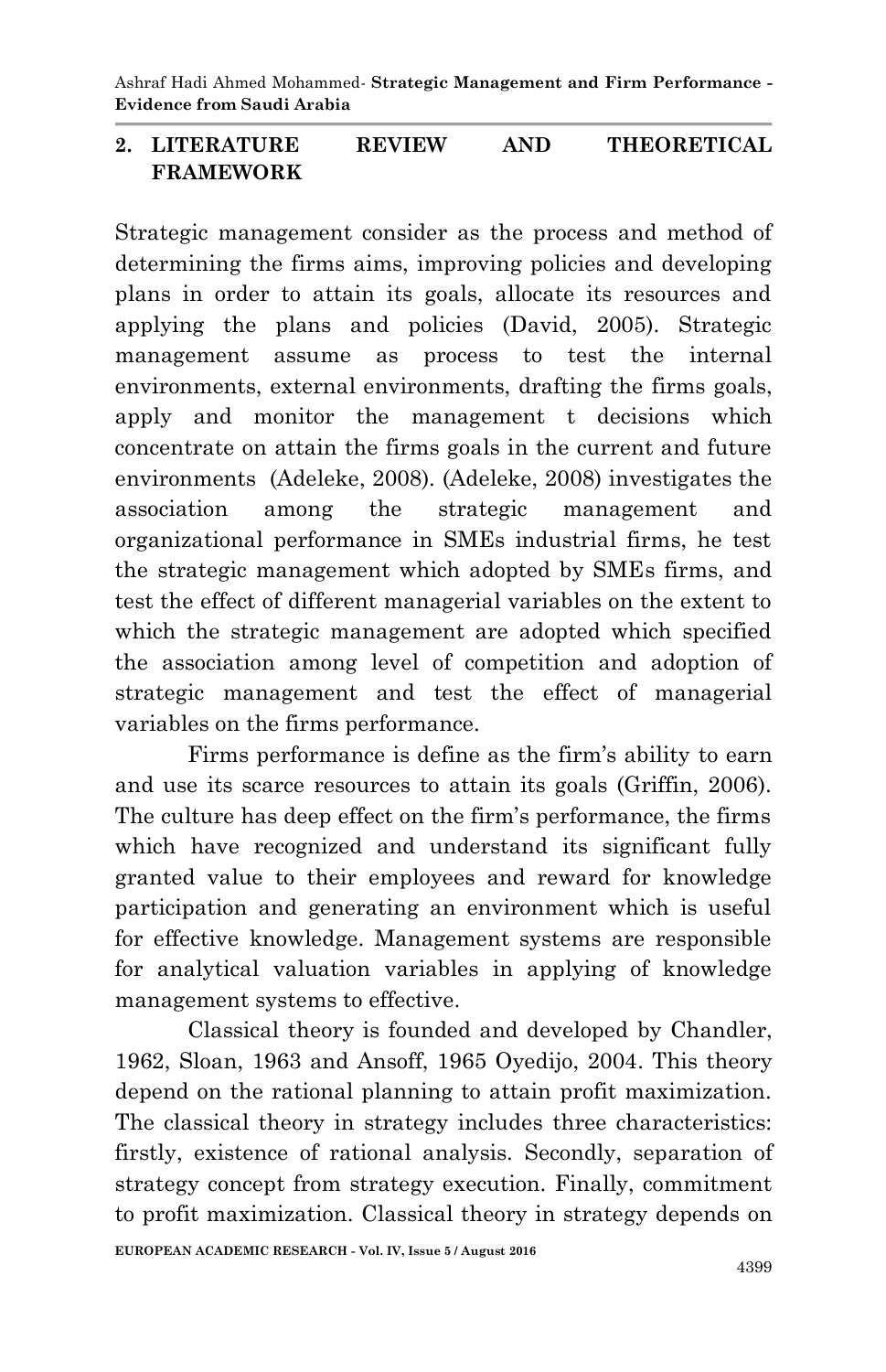the rational planning and profitability systems which are assumed as Semitic aim. The classical school thought that strategy should characterized by explicit and formal rely on the organization structure for profit maximization. Thus, success or failure is internally specified rely on the existence and the strategic issue management activities quality internal the firms (Sloan, 1963).

Researchers thought that organization are effected by the environment which is changed piecemeal and the success and effective firms that conform closely to environmental requirements. However, the firms which cannot adapt to piecemeal finally find themselves outpaced by their competitors and forced out of business. Moreover, (Schumpeter, 1950) disagree with this point view, he suggest that the environmental change is not piecemeal but come in revolutionary and abrupt forms. However, the point view against revolutionary change is more moderate, which suggest that many firms are able to adapt to the abrupt environmental change. The adaptive firms allow the innovative firms to absorb the costs and risks of creating new products and services and then initiate successful innovations. Schumpeter (1950) suggests that some existing firms could survive revolutionary change. He also think that the survival come reactively through initiating the revolutionary products and services of newer enterprises or proactively by originating new products or services.

David,  $(2005)$  suggests that Strategic management is the method and way of determine an organization's aims, improving policies and plans to attain and reach these aims, and allocating resources so as to implement the policies and plans. However, Organizational performance is defined as an organization's ability to earn and use its scarce resources and valuables or expeditiously as possible in the pursuit of its operational goals (Griffin, 2006). Lawal, Elizabeth, & Oludayo (2012). Investigate the effect of strategic issue management on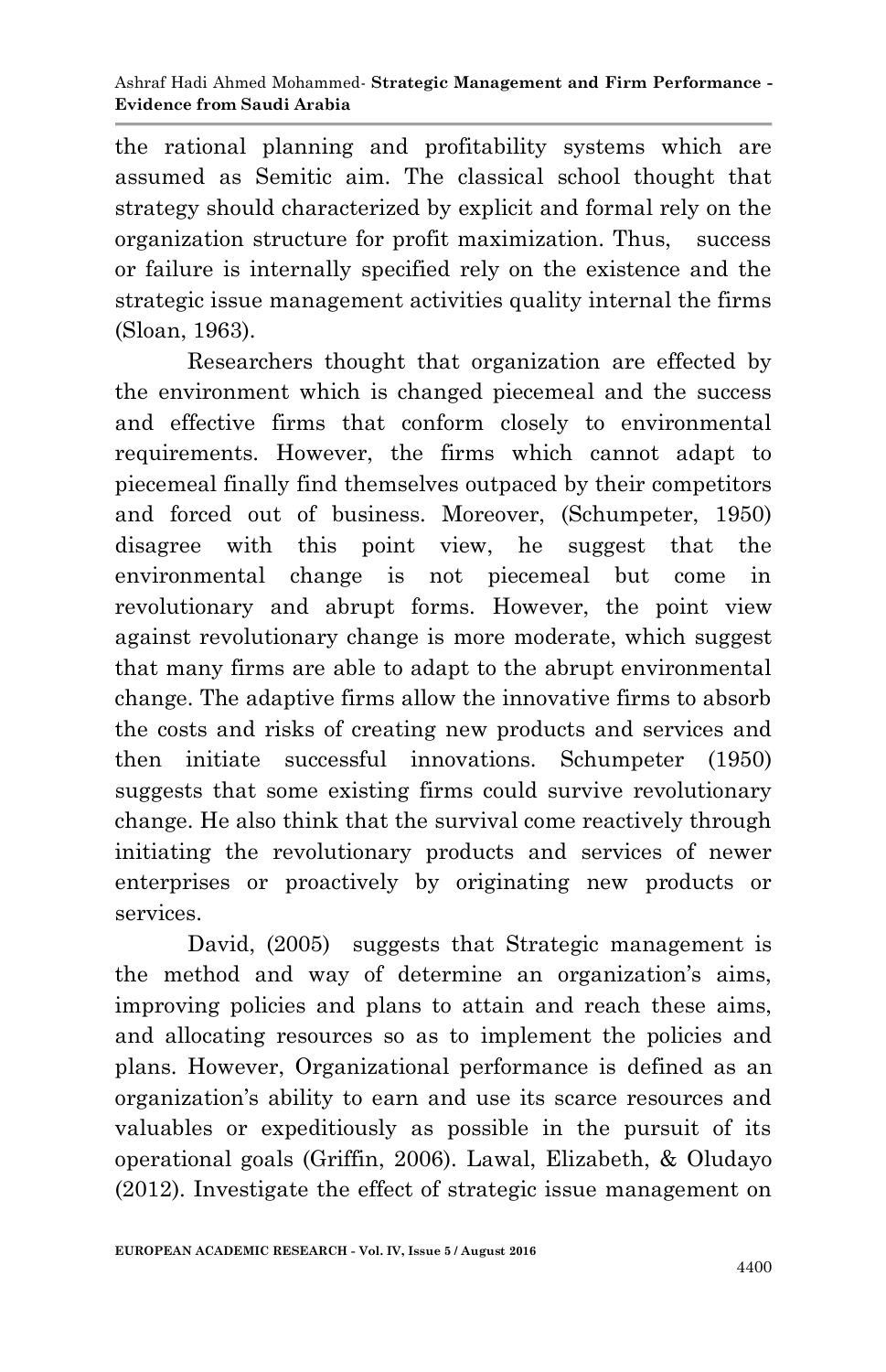organizational performance. The main goal for this study is to test the relationship between strategic issue management activities and organizational performance. Moreover, they developed a survey to collect the research data. The study found some evidence that issues management is indeed a strategic organizational functions in the sense that the adoption of issues management techniques can improve the performance and relative standing of organization that are with different societal and political issues.

Ajao and Grace (2012) investigate the effects of strategic planning on corporate performance. The main goal of this study is to test the effect of Strategic Planning on Corporate Performance and how this has impacted on the management efficiency and effectiveness as strategic planning is essential in corporate organizations. The researcher developed survey to collect the research data. This study found that the effective strategic planning indeed has a positive impact on performance. Moreover, formal planning only will not bring about better performance, effective implementation will enough. Smith and Golden (1989) investigate the strategic planning and organizational performance. The main aim for this study is to test the relationship between strategic planning and organizational performance. The researcher developed a survey to collect the study data. This study found that matching the extent of planning in a major business policy game and the performance (results) of this effort. The difference between this study and earlier studies is that in this study teams had the choice as to the extent of planning they would do.

Dauda, Akingbade and Akinlabi (2010) investigate the strategic management practice and corporate performance of selected small business enterprises. The main aims for this study is to test the influence of strategic management on corporate performance in selected small scale enterprises and how strategy could be used for improved performance of small scale enterprise. The researchers rely on the survey to collect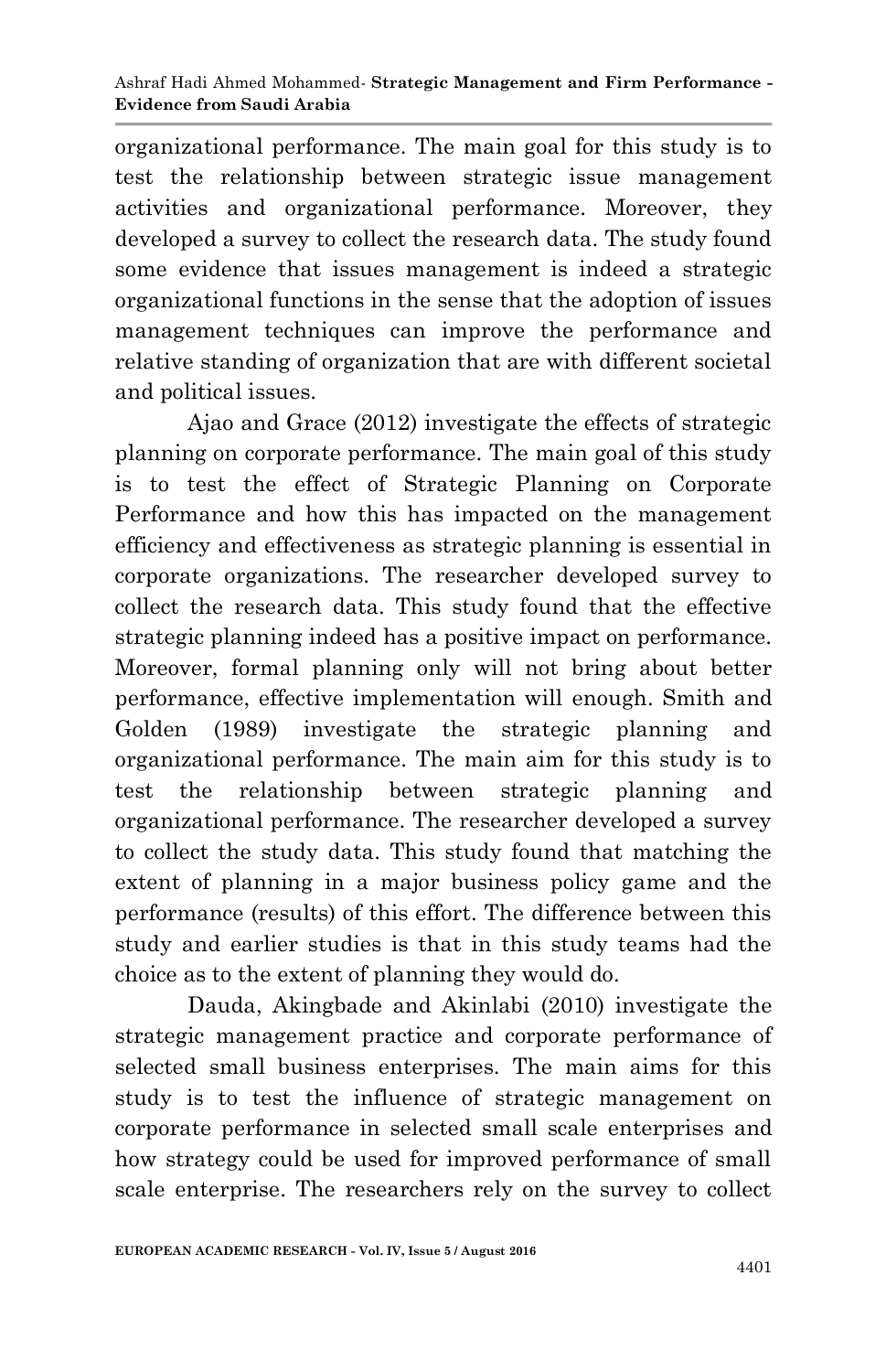study data. This study found that strategic management has an effect on the market share of SBEs. Moreover, implementation of strategic management has a positive relationship with organizational profitability. Muogbo (2013) investigate the impact of strategic management on organizational growth and development. The main aim for this study is to test the impact of strategic management on organizational growth and development. The researchers rely on the survey to collect study data. This study found that strategic management is not yet a common business practice among manufacturing firms. Moreover, it has been identified as veritable tool for improving the competitiveness, performance levels, and structural development of manufacturing firms. Gichunge (2006) investigate the effect of formal strategic management on organizational performance. The main aim for this study is to test the effect of formal strategic management on organizational performance. The researcher developed a survey to collect the study data. The study found that the majority tested firms have adopted some formal strategic management. This result is inconsistent with current literature and empirical studies that suggest that the firms have not adopted any formal strategic management. It is consistent with past studies that administrative/legal factors affect both adoption of formal strategic management and organizational performance.

## **3. METHODOLOGY**

This study relies on the descriptive analysis and the correlations. The correlation is assumed as a research design which the researcher can determine the extent of the relationship found between two or more variable and measure the variables (Oso & Onen, 2008). The major idea is to clarify the association among two variables, customer retention and employee satisfaction (Oso & Onen, 2008). The correlation is deem to be fit for due to define weather and to what degree the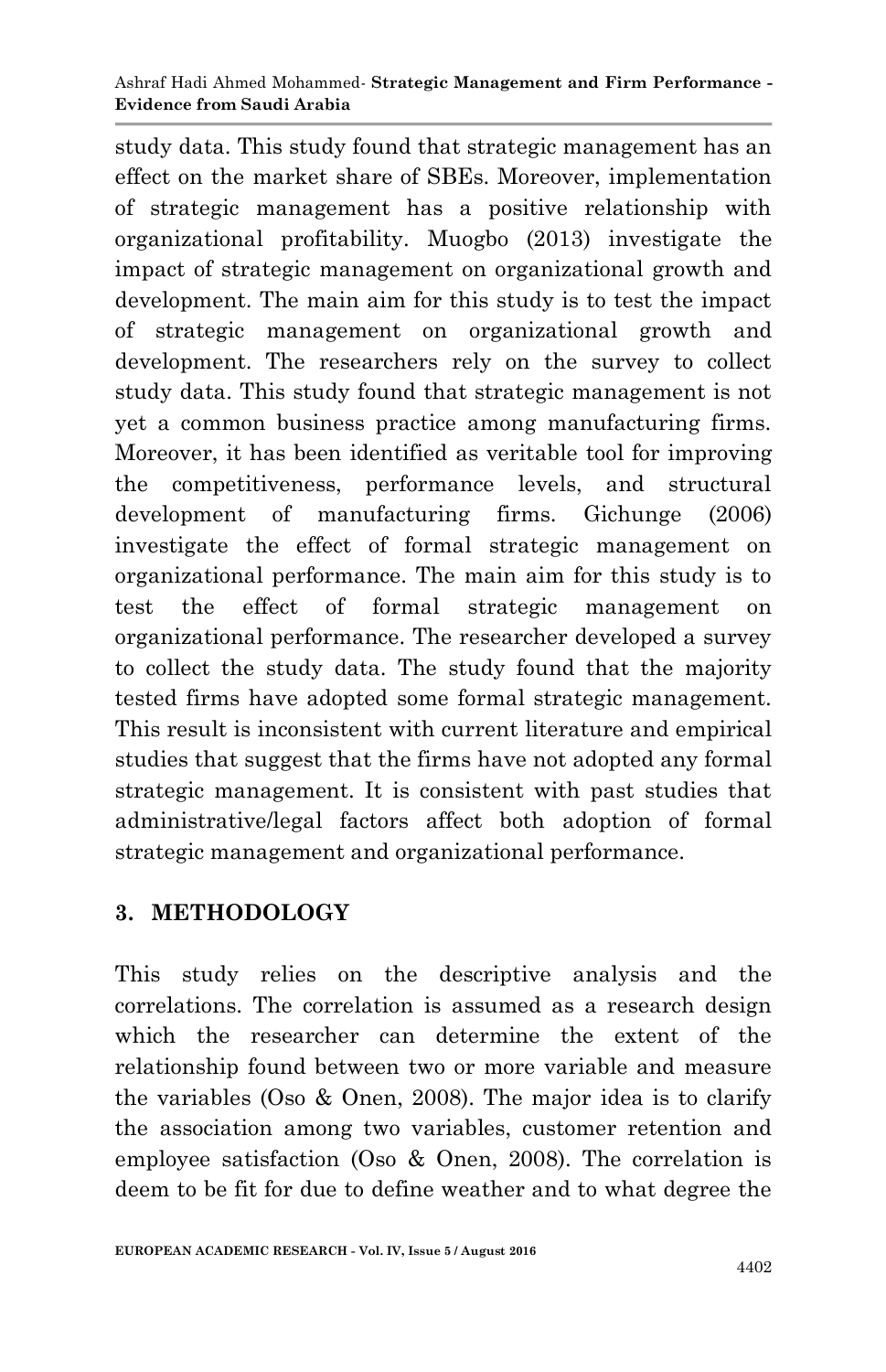association exist among quantifiable variables. Hence, this study uses the questionnaire method to collecting the study data.

## **Study population, sample, Sample procedure and Study instrument**

The study population include all listed industrial firms in Saudi Arabia which are 6431 firms, the study sample include 10% of the population. This study uses the random sampling. The researcher was able to develop a questionnaire that runs from the previous studies on the subject of the study, it developed according to the Likert scale Quintet. Furthermore, Validity tool confirmed through the presentation the questioner to a number of experienced arbitrators in this field, we have made modifications made by the arbitrators in their remarks.

### **4. EMPIRICAL RESULTS AND DISCUSSION**

This part of the study shows the background information of the respondents of the study. Table 1 shows the respondents of this study according to the gender. Relying on the table (1) we found that all of the respondents were male due to the Saudi Arabia culture.

| Gender | Frequencies | Percentage |
|--------|-------------|------------|
| Male   | 651         | 100%       |
| Female |             | $0\%$      |
| Total  | 651         | 100%       |

**Table 1 Shows the Respondents According to the Gender**

According to the table (2), we found that the respondents between 41-60 come in the first place with percentage (37.5%), while the respondents between 20-40 come in the second place with percentage (33.5%), and finally the respondents above 61 year come at the last stage with percent (28%).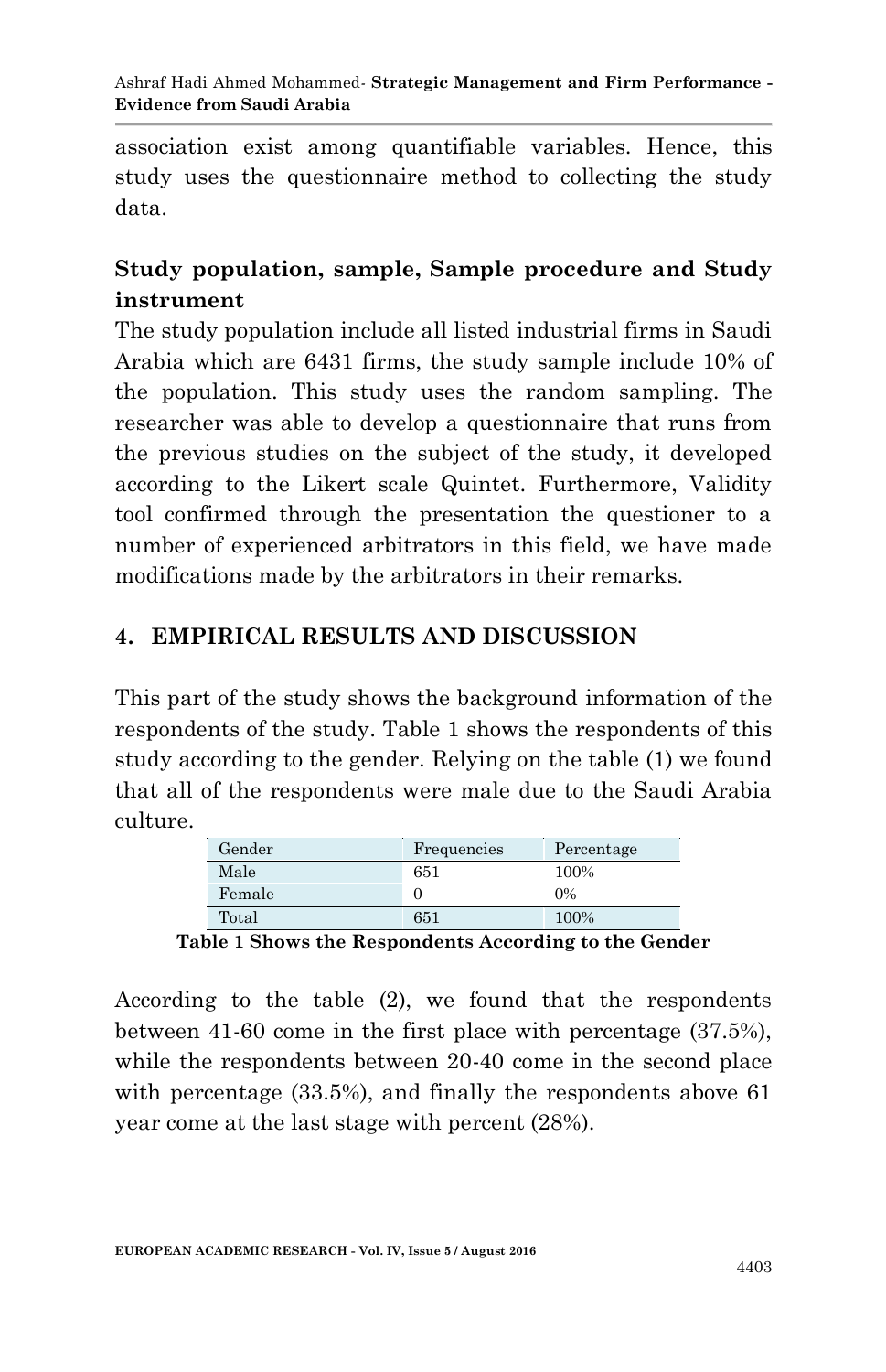| Age          | Frequencies | Percentage |  |
|--------------|-------------|------------|--|
| 20-40        | 218         | 33.5%      |  |
| 41-60        | 244         | 37.5%      |  |
| More than 60 | 189         | 29%        |  |
| Total        | 651         | 100%       |  |

Ashraf Hadi Ahmed Mohammed*-* **Strategic Management and Firm Performance - Evidence from Saudi Arabia**

**Table 2 Shows the Respondents According to the Age**

According to the Table (3) we found that the majority of the respondent (589) are married with percentage (90.5%). while, only (62) respondent are single with percentage (9.5%).

| Marital Status | Frequencies | Percentage |  |
|----------------|-------------|------------|--|
| Single         | 62          | 9.5%       |  |
| Married        | 589         | 90.5%      |  |
| Total          | 651         | 100%       |  |

**Table 3 Shows the Respondents According to Marital Status**

Table (4) shows the respondents according to education level, we found that the most of the respondent's education level were Less than bachelor (187) (54.8%) followed by bachelor education level (71) (51.8%). while the master level for the respondents were (14) (2.2%). finally the PHD were (2) (0.30%).

| Education          | Frequencies    | Percentage |
|--------------------|----------------|------------|
| Less than bachelor | 187            | 54.8%      |
| bachelor           | 171            | 51.8%      |
| Master             | 14             | 2.2%       |
| <b>PHD</b>         | $\overline{2}$ | 0.3%       |
| Total              | 651            | 100%       |

**Table 4 Shows the Respondents According to Education Level**

Table (5) shows the respondents according to employment type. Managers were (467)(71.7%), while the employment were (184)(28.3%).

| Employment Type | Frequencies | Percentage |  |
|-----------------|-------------|------------|--|
| Manager         | 467         | 71.7%      |  |
| Employee        | 184         | 28.3%      |  |
| Total           | 651         | 100%       |  |

**Table (5) Shows the Respondents According to Employment Type**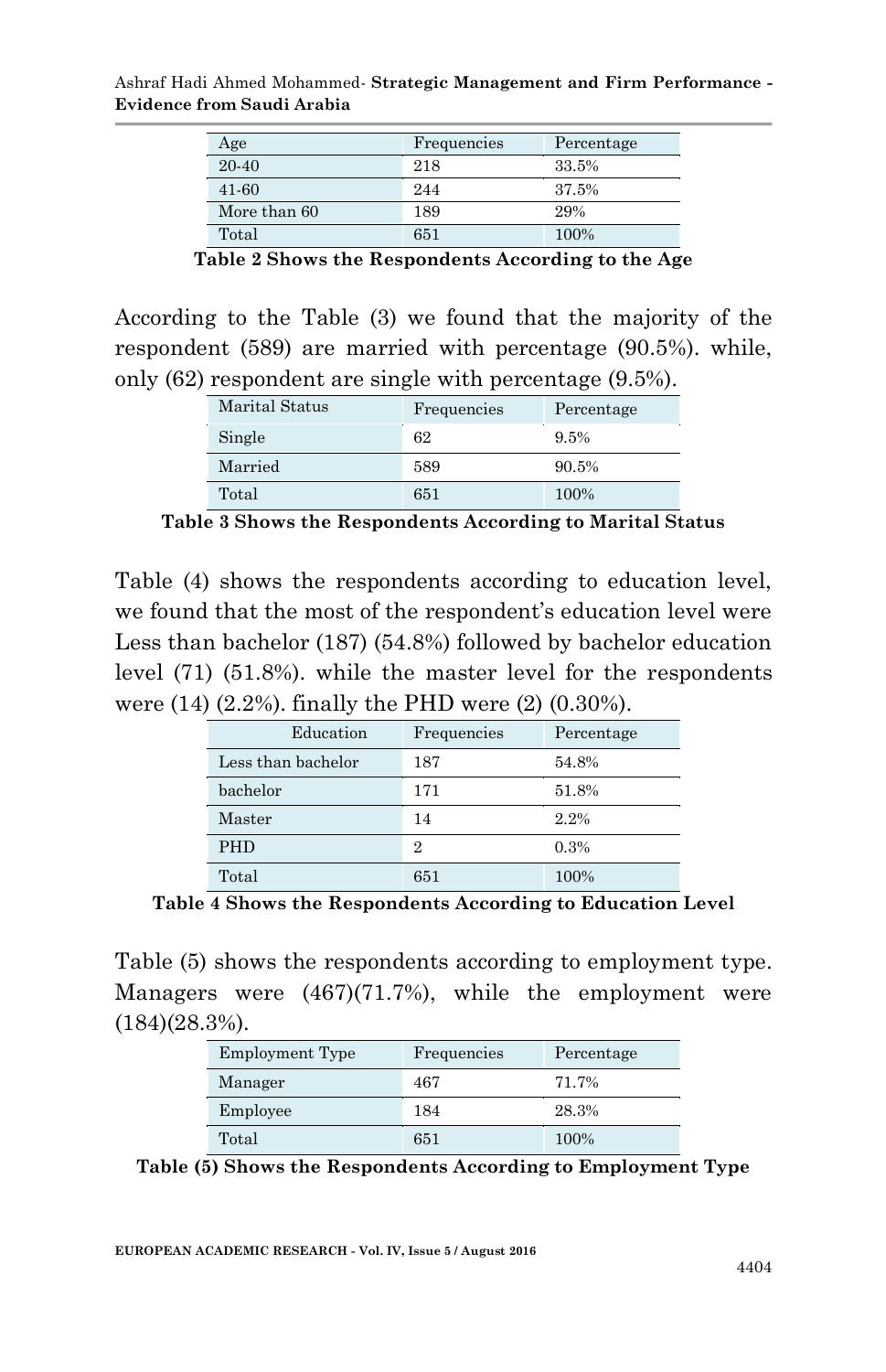| Variable             | Mean | STDV. |           |  |
|----------------------|------|-------|-----------|--|
| Strategic Management | 3.19 | 0.488 |           |  |
| Organizational       | 3.08 | 0.483 | $0.543**$ |  |

### **Descriptive and Correlation Analysis**

Table (6) shows the Descriptive and Correlation Analysis \*\* Correlation is significant at the 0.01 level (2-tailed).

Table (6) shows the Descriptive and Correlation Analysis of the study variables. This study found that the mean and the standard deviation for the strategic management are (3.19; 0.488) respectively. While the mean and the standard deviation for the organizational performance are (3.08; 0.483) which indicates a good level for both strategic management and organizational performance. Rely on the table (6) this study found a positive and significant association among Strategic Management and the firm Performance with (0.543) correlation index. Moreover, this study found a positive and significant association among Strategic Management and organizational performance for the study sample and firm performance in Saudi Arabia.

This study aims to investigate the association among the strategic management and organizational performance in Saudi Arabia. However, this study found that the mean and the standard deviation for Strategic Management variable are (3.19; 0.488) respectively, which indicates a good level. While the mean and the standard deviation for the second variable Organizational Performance are (3.08; 0.483) which indicates a good level too.

### **5. CONCLUSIONS**

This study investigates different thoughts related to strategic management and organizational performance literature in Saudi Arabia. Moreover, this study present various studies related to this study from different countries. Most literature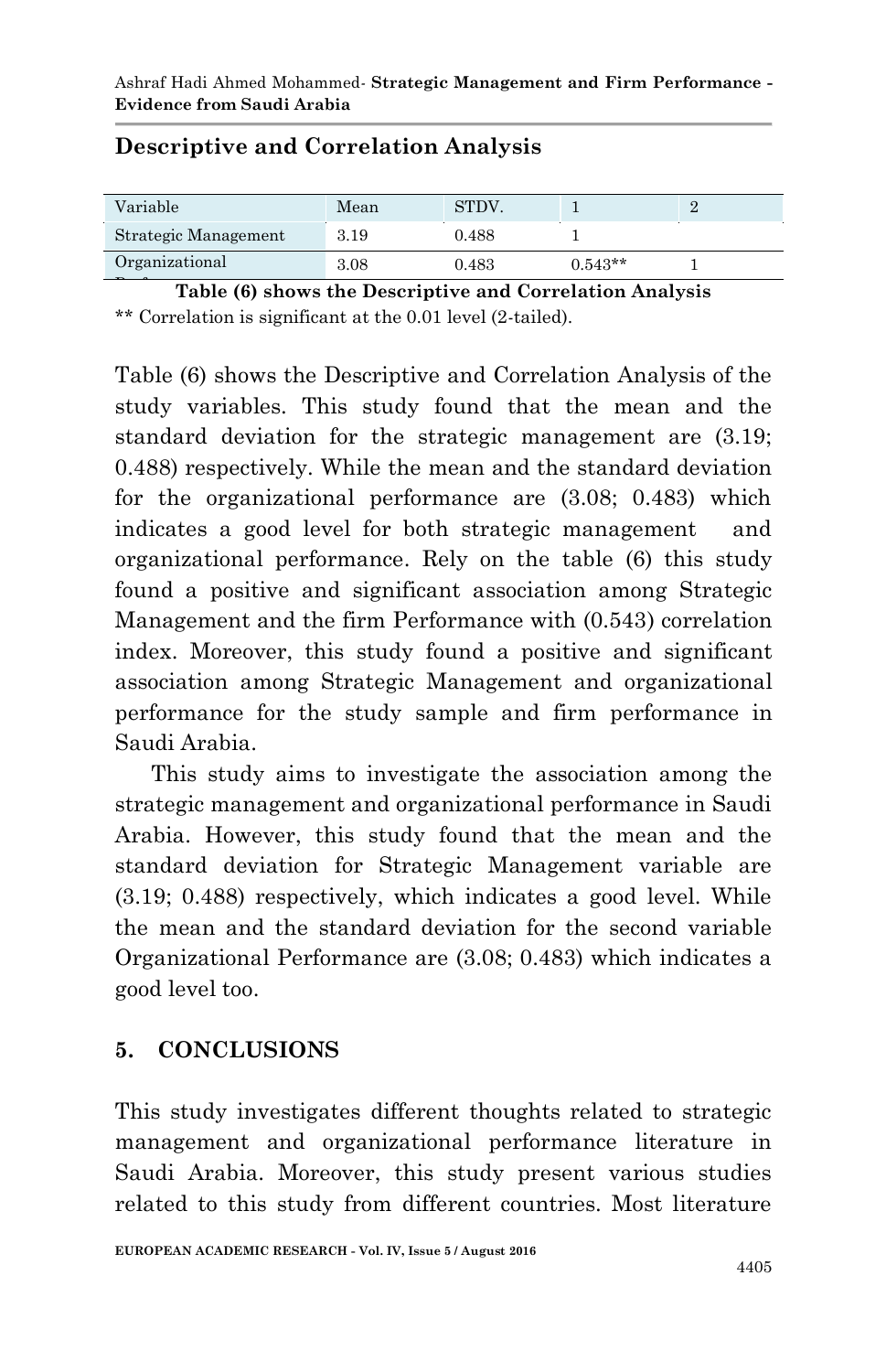related to this study is held in developed countries, while the studies held in developing countries still few. According to the researcher knowledge this study assume as the first study related to the strategic management and organizational performance in Saudi Arabia. This study tests the association among the strategic management and organizational performance in Saudi Arabia. Furthermore, this study is com e to fill the gap in the strategic management and organizational performance in Saudi Arabia. However, this study found that there is a positive and significant association among Strategic Management and organizational performance for the study sample and firm performance in Saudi Arabia.

## **BIBLIOGRAPHY**

- [1] Dauda, Y., Akingbade, W., & Akinlabi, H. (2010). Strategic Management Practice and Corporate Performance of Selected Small Business Enterprises in Lagos Metropolis. *International Journal of Business and Management,* Vol. 5(11).
- [2] Adeleke, A., Ogundele, O. & Oyenuga, O. (2008), Business Policy and Strategy (2ndEd), Lagos: Concept Publications Limited.
- [3] Ajao, O., & Grace, M. (2012). The Effects of Strategic Planning on Corporate Performance in University Education: A Study of Babcock University, Kuwait Chapter of Arabian Journal of Business and Management Review, 2(4).
- [4] Akingbade, W. (2007). Impact of Strategic Management on Corporate Performance in Selected Indigenous Small & Medium Scale Enterprises in Lagos Metropolis. *Unpublished .Sc. Thesis*, Department of Business Administration & Management Technology; Lagos State University, Ojo; Lagos.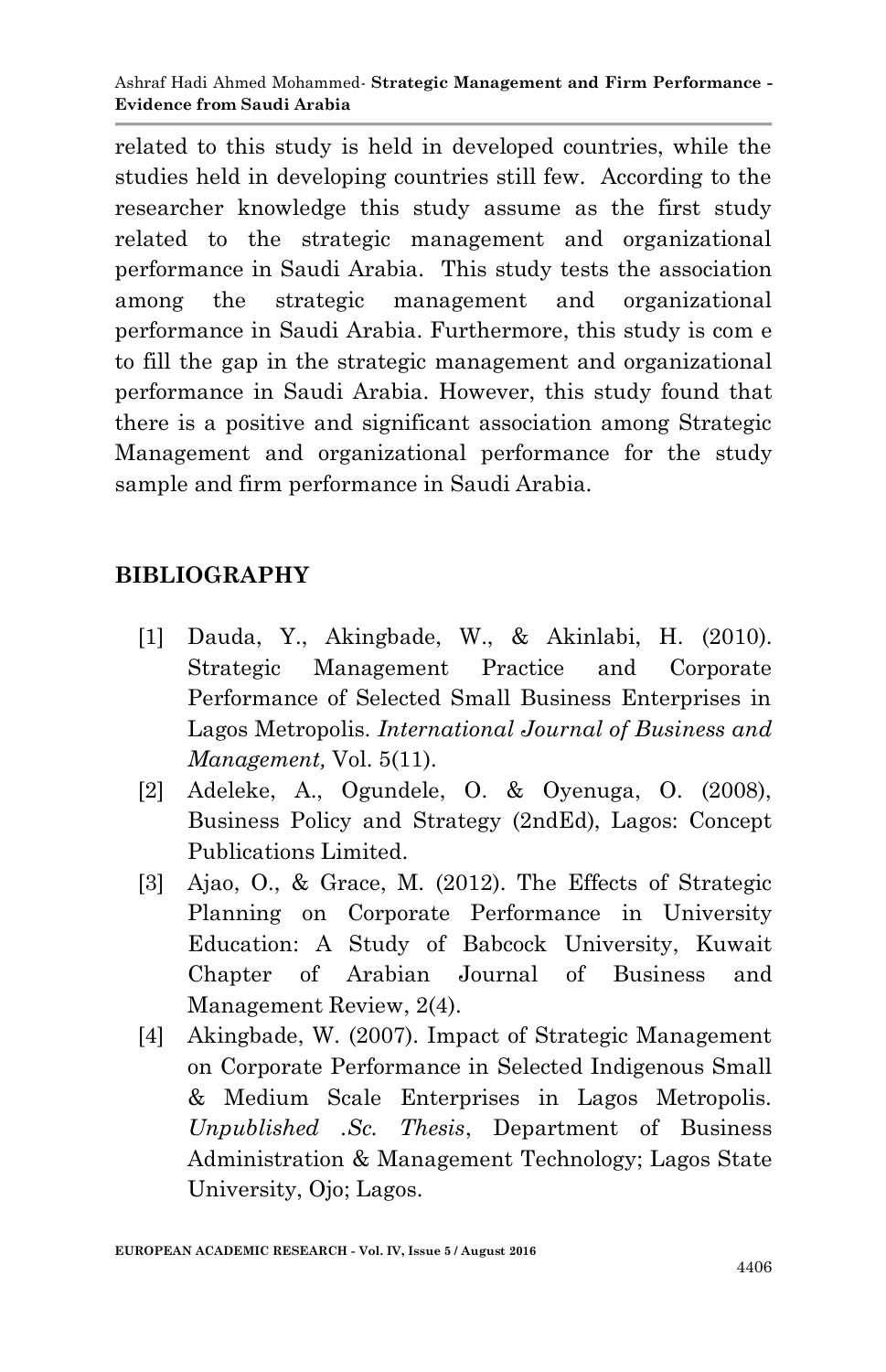- [5] DAVID, F. (2005). Strategic Management: Concepts and Cases, Tenth Edition, Prentice Hall, Pearson Education International.
- [6] Farah, I. M. (2012). The Impact of Strategic Management on Organizational Growth and Development: Achievements, Challenges and Opportunities.
- [7] Gichunge, E. (2006). The Effect of Formal Strategic Management on Organizational Performance: A Study of Selected Medium Sized Manufacturing Enterprises in Nairobi, Kenya. Retrieved from.
- [8] Griffin, T., & Ebert, R. (2006). Business (8 Ed.), New York: *Pearson Prentice hall*.
- [9] Ilesanmi, O. (2011), The Impact of Strategic Planning on the Performance of Nigerian Banks, *European Journal of Scientific Research*, 65(1), pp: 131-143.
- [10] Lawal, F., Elizabeth, O., & Oludayo, O. (2012). Effect of Strategic Issue Management on Organisaional Performance, Transnational Journal of Science and Technology, 2(10), pp: 17-29.
- [11] Muogbo, U. (2013). The Impact of Strategic Management on Organisational Growth and Development (A Study of Selected Manufacturing Firms in Anambra State). IOSR Journal of Business and Management (IOSR-JBM) ISSN: 2278-487X. 7(1), PP: 24-32.
- [12] Raduan, J. (2009). The Impact of Strategic Management on Organisational Growth and Development, Journal of Business and Management, 2(3).
- [13] Schumpeter. (1950). Evolution and Revolution Theory, *Transnational Journal of Science and Technology*.
- [14] Sloan. (1963). Theoretical Framework Classical Theory, Transnational Journal of Science and Technology.
- [15] Smith, J., & Golden, P. (1989). Strategic Planning and Organizational PERFORMANCE in A Business